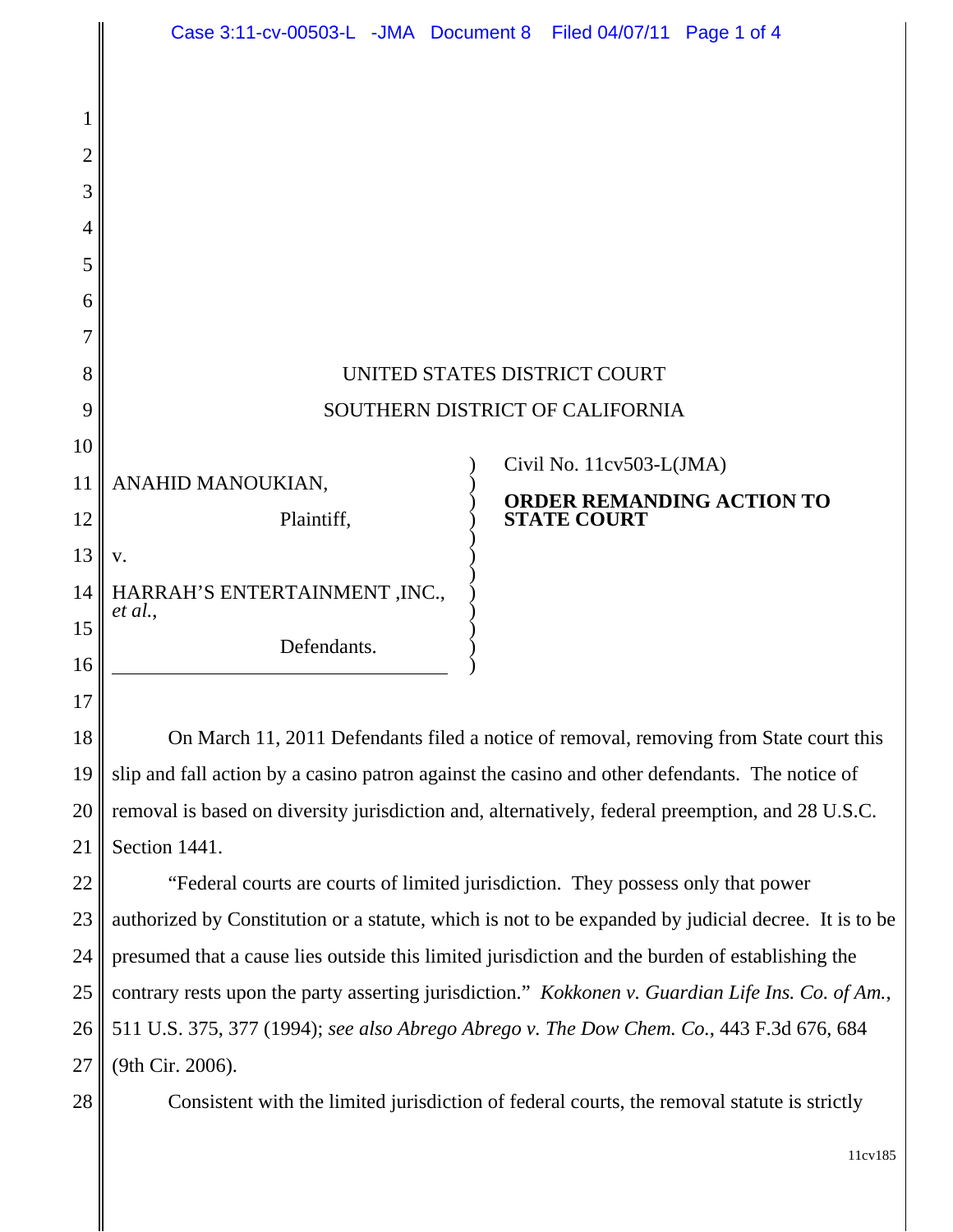1 2 3 4 5 6 7 8 9 10 11 12 construed against removal jurisdiction. *Gaus v. Miles, Inc.*, 980 F.2d 564, 566 (9th Cir. 1992); *see also Sygenta Crop Prot. v. Henson*, 537 U.S. 28, 32 (2002); *O'Halloran v. University of Wash.*, 856 F.2d 1375, 1380 (9th Cir. 1988). "The strong presumption against removal jurisdiction means that the defendant always has the burden of establishing that removal is proper." *Gaus*, 980 F.2d at 566; *see also Nishimoto v. Federman-Bachrach & Assoc.*, 903 F.2d 709, 712 n.3 (9th Cir. 1990); *O'Halloran*, 856 F.2d at 1380. "The traditional rule of burden allocation in determining removal jurisdiction was meant to comport with what the Supreme Court has termed '[t]he dominant note in the successive enactments of Congress relating to diversity jurisdiction,' that is, 'jealous restriction, of avoiding offense to state sensitiveness, and of relieving the federal courts of the overwhelming burden of business that intrinsically belongs to the state courts in order to keep them free for their distinctive federal business.'" *Abrego Abrego*, 443 F.3d at 685, quoting *Indianapolis v. Chase Nat'l Bank*, 314 U.S. 63, 76 (1941).

13 14 15 16 Defendants removed this action based on diversity jurisdiction under 28 U.S.C. Section 1332(a). Original jurisdiction exists in cases of complete diversity, where each of the plaintiffs is a citizen of a different state than each of the defendants, and the amount in controversy exceeds \$ 75,000. 28 U.S.C. §1332(a); *Caterpillar Inc. v. Lewis*, 519 U.S. 61, 68 (1996).

17 18 19 20 21 22 23 24 One of the named Defendants in this case is Rincon Band of Louiseno Indians, a federally recognized Indian tribe ("Rincon Band"). Indian tribes such as Defendant Rincon Band are "not 'citizen[s]' of a state within the meaning of the federal diversity statute, 28 U.S.C. § 1332(a)(1), and thus cannot sue or be sued in diversity." *Am. Vantage Co's., Inc. v. Table Mountain Rancheria*, 292 F.3d 1091, 1093 (9th Cir. 2002). Another named Defendant is Harrah's Rincon Casino & Resort ("Casino"). Defendants did not address the citizenship of this Defendant at all. Accordingly, Defendants failed to establish complete diversity as required by 28 U.S.C. Sections 1332 and 1441.

25 26 27 28 In the alternative, Defendants contend that Plaintiff's slip and fall claim is preempted by the Indian Gaming Regulatory Act, 25 U.S.C. § 2700 *et seq.* ("IGRA"). In determining whether federal law preempts state law with respect to activities on tribal lands, "courts must apply standards different from those applied in other areas of federal preemption." *Confederated*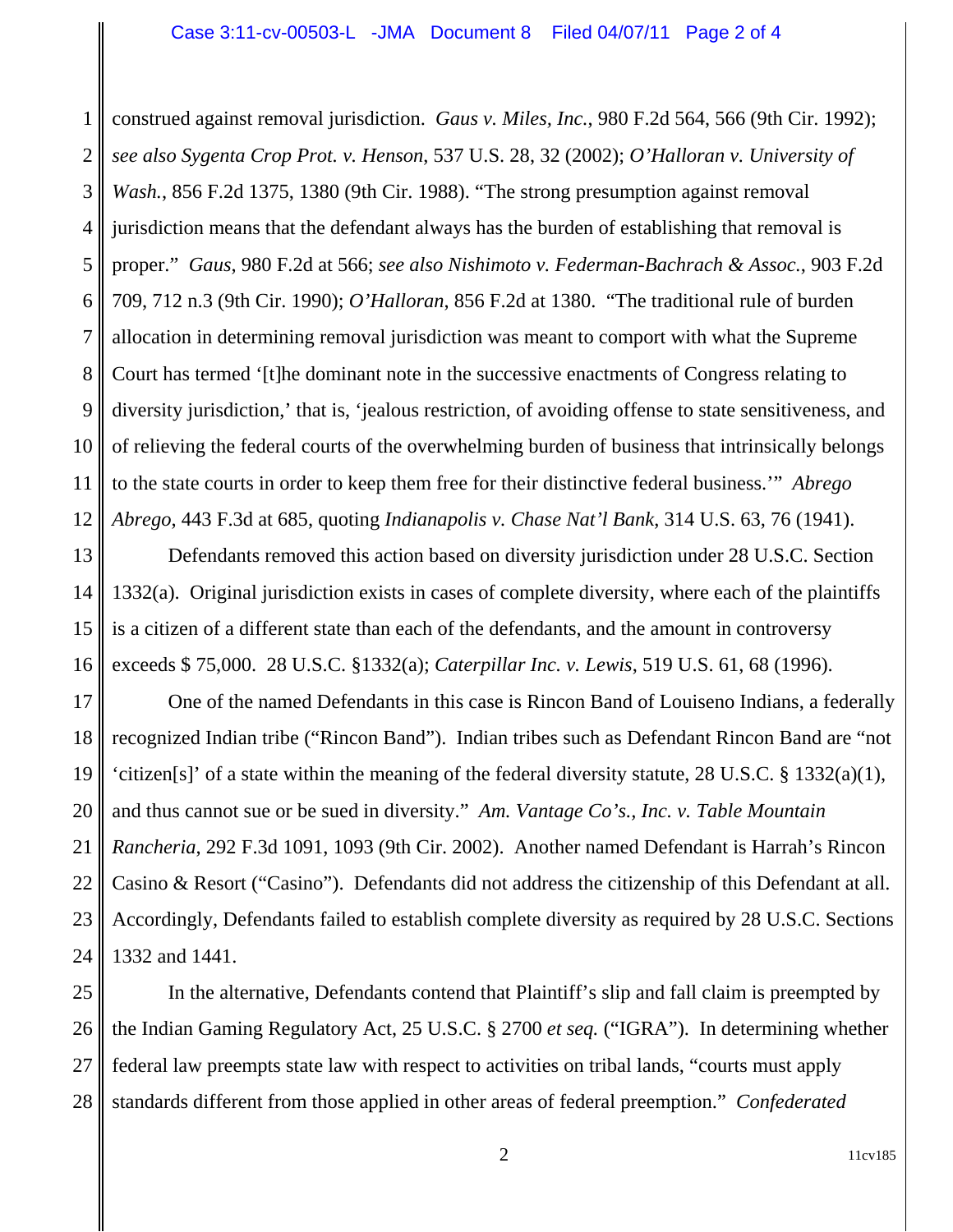1 2 3 4 5 *Tribes of Siletz Indians of Or. v. Oregon*, 143 F.3d 481, 486 (9th Cir. 1998). Furthermore, in cases where on-reservation conduct involving non-tribal members is involved, "the Indian tribes do not have an automatic exemption from state law." *Id*. Plaintiff, who is apparently not a member of the Rincon Band or any other Indian tribe, was allegedly a patron at the Casino when he slipped and fell. His claim is based on California common law of negligence.

6 7 8 9 10 11 12 13 14 15 16 17 18 19 20 21 22 23 24 "Preemption generally applies in Indian law where the application of state law interferes or is incompatible with federal or tribal interests as reflected in federal law." *Confederated Tribes of Siletz Indians of Or.*, 143 F.3d at 487 (internal quotation marks and citation omitted). "IGRA's core objective is to regulate how Indian casinos function so as to 'assure the gaming is conducted fairly and honestly by both the operator and players.'" *Baron Band of Mission Indians v. Yee*, 528 F.3d 1184, 1193 (9th Cir. 2008), quoting 25 U.S.C. § 2702(2). Additionally, its purpose is "to provide a statutory basis for the operation of gaming by Indian tribes as a means of promoting tribal economic development, self-sufficiency, and strong tribal governments; [¶] . . . to shield [Indian tribes] from organized crime and other corrupting influences, to ensure that the Indian tribe[s are] the primary beneficiar[ies] of the gaming operation . . . and [¶] to declare that [independent Federal regulation] for gaming on Indian lands . . . [is] necessary to meet congressional concerns regarding gaming and to protect such gaming as a means of generating tribal revenue." 25 U.S.C. § 2702. Based on the allegations in the complaint and Defendants' argument in the notice of removal, it does not appear that California negligence law interferes with or is incompatible with IGRA. California negligence law does "not seek to usurp tribal control over gaming nor [does it] threaten to undercut federal authority over Indian gaming." *Confederated Tribes of Siletz Indians of Or.*, 143 F.3d at 487. Defendants therefore have not met their burden of showing that Plaintiff's negligence action is preempted by IGRA.

25 26 27 28 The facts and arguments presented in the notice of removal do not meet the burden of establishing removal jurisdiction. "If at any time before final judgment it appears that the district court lacks subject matter jurisdiction, the case shall be remanded." 28 U.S.C. § 1447(c). This action is **REMANDED** to the Superior Court of the State of California for the